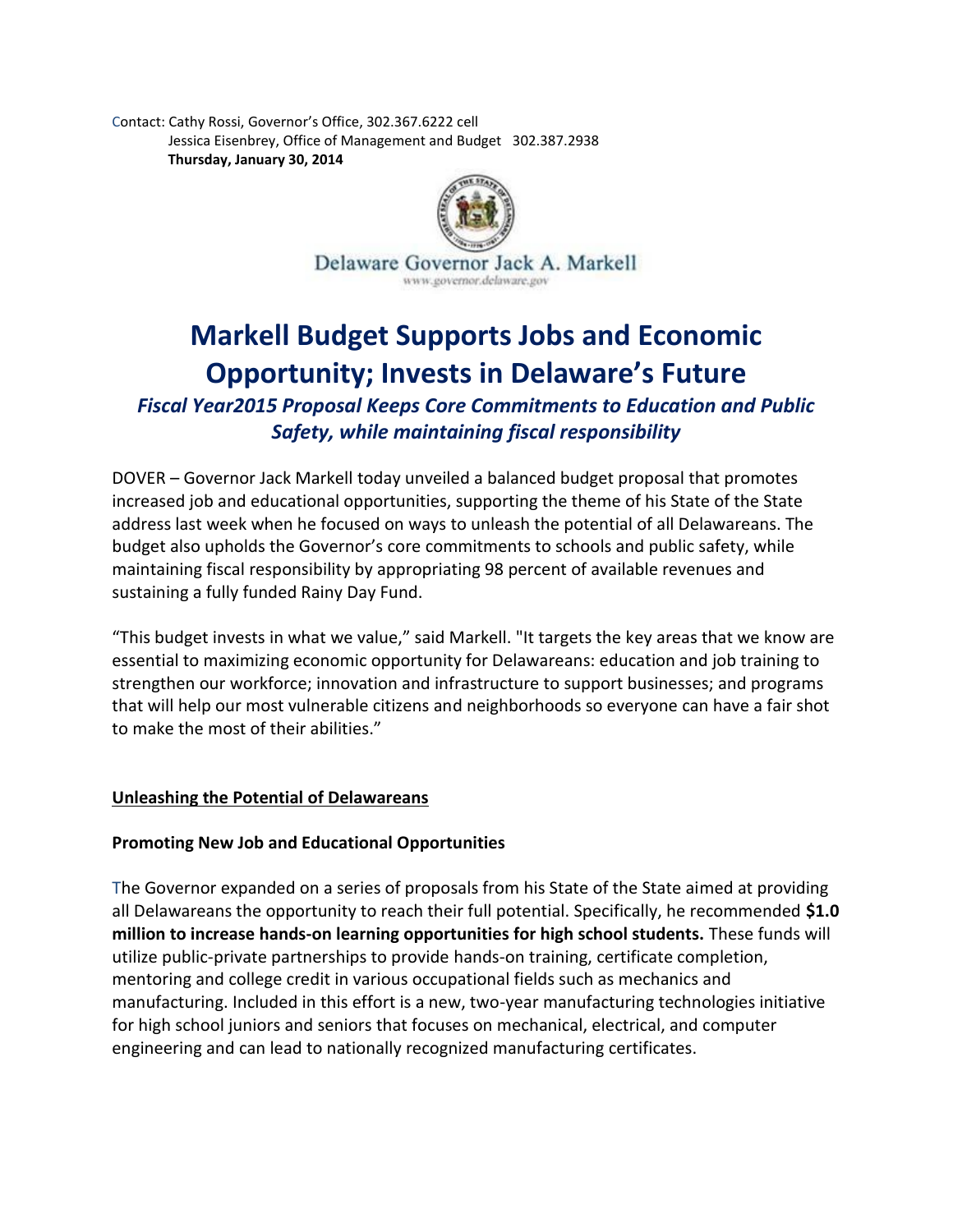"By itself, a high school diploma is no longer a ticket to a good job for most of our students," said Markell. "We need to ensure they have the chance to pursue a path of additional training that allows them to reach their potential. Access to hands-on experiences in growing fields is a crucial part of our strategy and builds on our work to ensure our students have the resources to take advantage of college opportunities available to them."

## **An additional \$3.0 million investment to launch the Delaware Cyber Initiative** is also proposed. This initiative creates a partnership between higher education institutions, the private sector and the State to develop a workforce and research location targeting the area of cyber security. Additionally, \$2.0 million is recommended for Federal Research and Development Matching Grant, announced in the Governor's State of the State.

"As our world continues to change and more transactions take place online, one of the most promising areas for research is cyber security," said Governor Markell. "There is a significant need for trained cyber security professionals with hundreds of unfilled jobs existing in Delaware today. With support from the University of Delaware, Delaware State University, Delaware Tech and the private sector, we can train Delawareans to fill those jobs, and we can create more."

## **Supporting Vulnerable Citizens and Communities**

The Governor proposed new investments aimed at supporting youth most at-risk of not reaching their potential. These include

- **\$1.3 million in the Nurse-Family Partnership Program.** This funding would more than double the number of mothers who are served by a program proven to improve opportunities for kids. Visits by these nurses to first-time low-income mothers has resulted in better academic performance, less juvenile delinquency and better overall child health outcomes.
- **\*** \$250,000 for an online Child Well-Being Assessment. This tool would use decades of data to give the Department of Children, Youth and Their Families a predictive model that allows for better informed intervention and placement decisions for 2,500 disadvantaged youth.
- **\$250,000 for Re-entry Services for youth leaving the juvenile justice system.** This funding would provide intensive rehabilitative services, such as assistance with transitioning into the education system, family outreach services, and youth-family advocates for one year.

In an effort to revitalize neighborhoods across the state, Governor Markell's recommended capital budget proposes a **\$7 million investment to promote rehabilitation and construction in designated Downtown Development Districts**. This initiative will strengthen and enhance downtown areas by incentivizing rehabilitation and construction up to 20 percent of the total project cost.